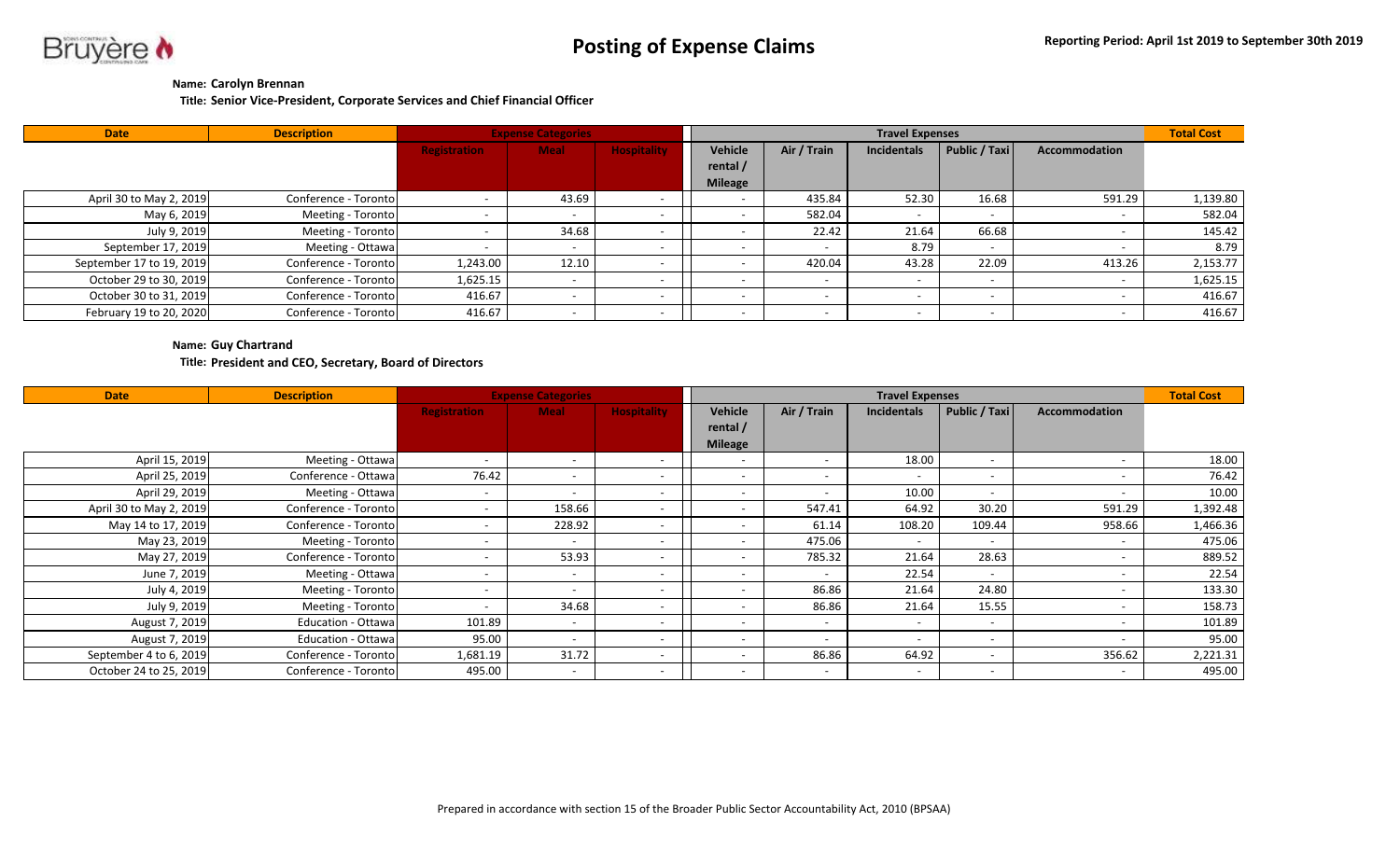

## **Name: Paula Doering**

**Title: Senior Vice-President, Clinical Programs, Chief Nursing Executive and Allied Health Professionals, Board of Directors**

| <b>Date</b>             | <b>Description</b>   |                          | <b>Expense Categories</b> |                    |                | <b>Travel Expenses</b> |                    |                          |                      |          |  |
|-------------------------|----------------------|--------------------------|---------------------------|--------------------|----------------|------------------------|--------------------|--------------------------|----------------------|----------|--|
|                         |                      | <b>Registration</b>      | <b>Meal</b>               | <b>Hospitality</b> | Vehicle        | Air / Train            | <b>Incidentals</b> | Public / Taxi            | <b>Accommodation</b> |          |  |
|                         |                      |                          |                           |                    | rental /       |                        |                    |                          |                      |          |  |
|                         |                      |                          |                           |                    | <b>Mileage</b> |                        |                    |                          |                      |          |  |
| April 12, 2019          | Meeting - Ottawa     | $\overline{\phantom{0}}$ |                           |                    | $\sim$         |                        | 14.43              |                          |                      | 14.43    |  |
| April 30 to May 2, 2019 | Conference - Toronto | $\overline{\phantom{a}}$ | 51.31                     |                    |                | 528.06                 | 52.30              |                          | 591.29               | 1,222.96 |  |
| May 6, 2019             | Meeting - Toronto    |                          |                           |                    |                | 451.63                 | 11.72              |                          |                      | 463.35   |  |
| May 10, 2019            | Meeting - Ottawa     |                          |                           |                    |                |                        | 11.27              |                          |                      | 11.27    |  |
| May 28, 2019            | Meeting - Toronto    |                          |                           |                    |                | 379.28                 |                    | $\overline{\phantom{a}}$ |                      | 379.28   |  |
| July 9, 2019            | Meeting - Toronto    |                          | 34.68                     |                    |                | 329.10                 | 21.64              | 19.61                    |                      | 405.03   |  |
| July 29, 2019           | Meeting - Ottawa     | $\overline{\phantom{a}}$ |                           |                    |                |                        | 11.95              |                          |                      | 11.95    |  |
| October 30 to 31, 2019  | Conference - Toronto | 416.67                   |                           |                    |                | 400.68                 |                    |                          |                      | 817.35   |  |
| February 19 to 20, 2020 | Conference - Toronto | 416.67                   |                           |                    |                |                        |                    |                          |                      | 416.67   |  |

**Name: John Hoyles**

**Title: Second Vice-Chair, Board of Directors**

| <b>Date</b>            | <b>Description</b>   | <b>Expense Categories</b> |             |  | <b>Travel Expenses</b> |             |             |                               |               | <b>Total Cost</b> |
|------------------------|----------------------|---------------------------|-------------|--|------------------------|-------------|-------------|-------------------------------|---------------|-------------------|
|                        |                      | <b>Registration</b>       | <b>Meal</b> |  | Vehicle                | Air / Train | Incidentals | $\vert$ Public / Taxi $\vert$ | Accommodation |                   |
|                        |                      |                           |             |  | rental /               |             |             |                               |               |                   |
|                        |                      |                           |             |  | <b>Mileage</b>         |             |             |                               |               |                   |
| September 4 to 6, 2019 | Conference - Toronto | 1,681.19                  |             |  |                        |             |             |                               |               | 1,681.19          |

**Name: Dylan McGuinty**

**Title: Board of Directors**

| Date                    | <b>Description</b>   | <b>Expense Categories</b> |             |                    |                | <b>Total Cost</b> |                    |               |               |        |
|-------------------------|----------------------|---------------------------|-------------|--------------------|----------------|-------------------|--------------------|---------------|---------------|--------|
|                         |                      | <b>Registration</b>       | <b>Meal</b> | <b>Hospitality</b> | Vehicle        | Air / Train       | <b>Incidentals</b> | Public / Taxi | Accommodation |        |
|                         |                      |                           |             |                    | rental /       |                   |                    |               |               |        |
|                         |                      |                           |             |                    | <b>Mileage</b> |                   |                    |               |               |        |
| October 30 to 31, 2019  | Conference - Toronto | 416.66                    |             |                    |                |                   |                    |               |               | 416.66 |
| February 19 to 20, 2020 | Conference - Toronto | 416.66                    |             |                    |                |                   |                    |               |               | 416.66 |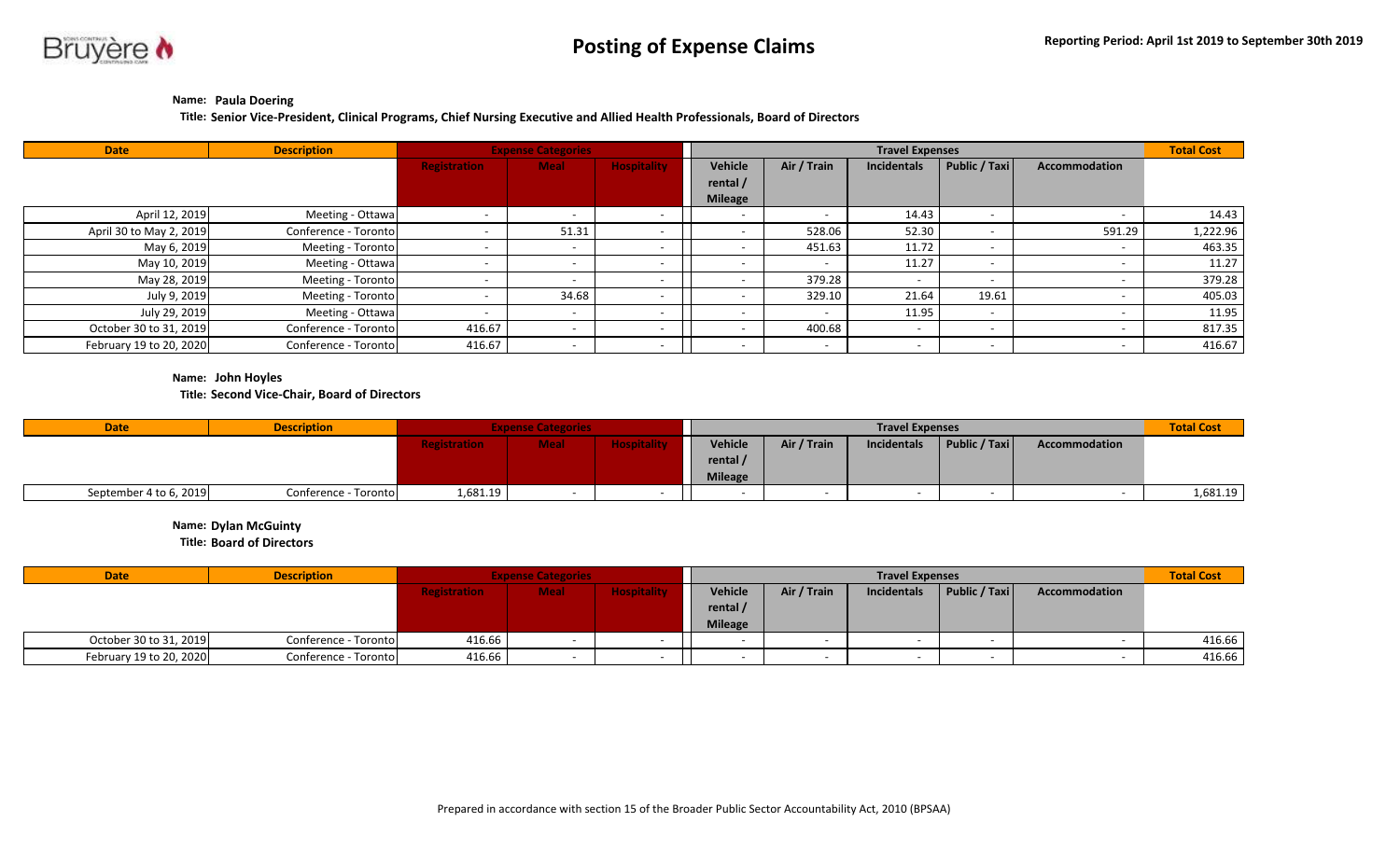

**Name: Shaun McGuire**

**Title: Chief of Staff** 

| <b>Date</b>  | <b>Description</b> | <b>Expense Categories</b> |             |                 |                | <b>Total Cost</b> |             |               |               |       |
|--------------|--------------------|---------------------------|-------------|-----------------|----------------|-------------------|-------------|---------------|---------------|-------|
|              |                    | <b>Registration</b>       | <b>Meal</b> | <b>Hospital</b> | <b>Vehicle</b> | Air / Train       | Incidentals | Public / Taxi | Accommodation |       |
|              |                    |                           |             |                 | rental /       |                   |             |               |               |       |
|              |                    |                           |             |                 | <b>Mileage</b> |                   |             |               |               |       |
| July 9, 2019 | Meeting - Toronto  |                           | 58.59       |                 |                |                   |             | 27.17         |               | 85.76 |

**Name: Dianne Parker-Taillon**

**Title: Board of Directors**

| <b>Date</b>         | <b>Description</b>   | <b>Expense Categories</b> |             |                    |                   | <b>Total Cost</b> |             |               |               |        |
|---------------------|----------------------|---------------------------|-------------|--------------------|-------------------|-------------------|-------------|---------------|---------------|--------|
|                     |                      | <b>Registration</b>       | <b>Meal</b> | <b>Hospitality</b> | Vehicle           | Air / Train       | Incidentals | Public / Taxi | Accommodation |        |
|                     |                      |                           |             |                    | rental $\sqrt{ }$ |                   |             |               |               |        |
|                     |                      |                           |             |                    | <b>Mileage</b>    |                   |             |               |               |        |
| May 27 and 28, 2019 | Conference - Toronto |                           |             |                    |                   |                   |             |               | 370.88        | 370.88 |

**Name: Amy Porteous**

**Title: Vice-President, Public Affairs and Planning** 

| <b>Date</b>             | <b>Description</b>   | <b>Expense Categories</b> |                          | <b>Total Cost</b>  |                          |                          |                    |                          |                      |          |
|-------------------------|----------------------|---------------------------|--------------------------|--------------------|--------------------------|--------------------------|--------------------|--------------------------|----------------------|----------|
|                         |                      | <b>Registration</b>       | <b>Meal</b>              | <b>Hospitality</b> | Vehicle                  | Air / Train              | <b>Incidentals</b> | Public / Taxi            | <b>Accommodation</b> |          |
|                         |                      |                           |                          |                    | rental /                 |                          |                    |                          |                      |          |
|                         |                      |                           |                          |                    | <b>Mileage</b>           |                          |                    |                          |                      |          |
| April 27, 2019          | Meeting - Ottawa     | $\overline{\phantom{0}}$  |                          |                    |                          |                          | 9.00               |                          |                      | 9.00     |
| April 30 to May 2, 2019 | Conference - Toronto | $\overline{\phantom{a}}$  | 57.43                    |                    | $\overline{\phantom{0}}$ | 362.97                   | 40.56              | 28.10                    | 591.29               | 1,080.35 |
| May 23, 2019            | Meeting - Ottawa     | $\overline{\phantom{0}}$  | ۰                        |                    | $\overline{\phantom{a}}$ | $\overline{\phantom{a}}$ | 13.53              |                          |                      | 13.53    |
| June 5, 2019            | Meeting - Ottawa     | $\overline{\phantom{0}}$  |                          |                    | $\overline{\phantom{a}}$ |                          | 9.00               | $\sim$                   |                      | 9.00     |
| June 10, 2019           | Conference - Ottawa  | 112.08                    | <u>. т</u>               |                    | $\overline{\phantom{0}}$ |                          | 11.27              | $\sim$                   |                      | 123.35   |
| June 19, 2019           | Meeting - Ottawa     | $\overline{\phantom{0}}$  |                          |                    | $\overline{\phantom{a}}$ |                          | 6.50               |                          |                      | 6.50     |
| August 23, 2019         | Meeting - Ottawa     | $\overline{\phantom{0}}$  |                          |                    | $\overline{\phantom{a}}$ |                          | 11.95              |                          |                      | 11.95    |
| August 27, 2019         | Meeting - Ottawa     | $\overline{\phantom{a}}$  | $\sim$                   |                    | $\overline{\phantom{a}}$ |                          | 11.95              | $\sim$                   |                      | 11.95    |
| August 28, 2019         | Meeting - Ottawa     | $\overline{\phantom{0}}$  |                          |                    |                          |                          | 11.95              | $\sim$                   |                      | 11.95    |
| September 5, 2019       | Education - Ottawa   | 95.00                     | <b>.</b>                 |                    | $\overline{\phantom{0}}$ | $\sim$                   |                    | $\sim$                   |                      | 95.00    |
| September 17, 2019      | Meeting - Ottawa     | $\overline{\phantom{0}}$  | $\overline{\phantom{a}}$ |                    | $\overline{\phantom{0}}$ | $\overline{\phantom{0}}$ | 0.50               | $\overline{\phantom{a}}$ | $\sim$               | 0.50     |
| September 24, 2019      | Meeting - Ottawa     | $\overline{\phantom{a}}$  | 9.87                     |                    | $\overline{\phantom{a}}$ | $\sim$                   |                    |                          |                      | 9.87     |